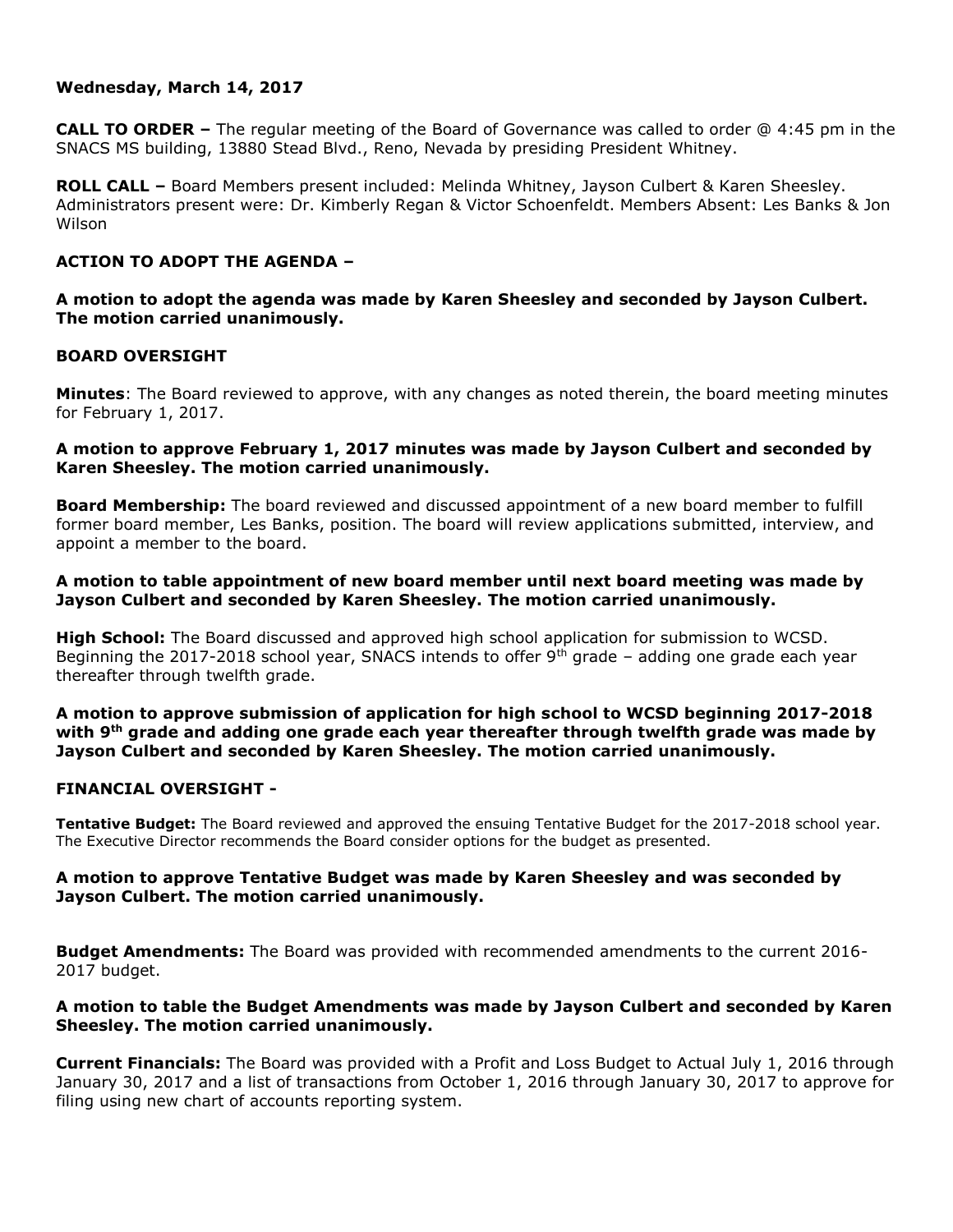**A motion to approve Current Financials and Amendments and July 1, 2016 through January 30, 2017 as presented was made by Jayson Culbert and Seconded by Karen Sheesley. The motion carried unanimously.** 

**A motion to approve list of transactions from October 1, 2016 through January 30, 2017 was made by Jayson Culbert and Seconded by Karen Sheesley. The motion carried unanimously.** 

## **CONTRACT OVERSIGHT - Recommendations to the Board**

**Certified Teacher Contracts:** To offer contracts for regular certified positions for the 2017-2018 and to review 1 year only positions for three current teachers for the school year pending enrollment and budget projections (see handout for listed personnel).

## **A motion to approve Certified Teacher Contracts was made by Jayson Culbert and seconded by Karen Sheesley. The motion carries unanimously.**

**Sinclair Group:** The Board reviewed and approved the contract to participate in the Doors to Diplomas national campaign, including video, digital, and print-related services. The Sinclair Group has provided initial media (video, digital, and print-related) services necessary to develop SNACS brand into a household name as the leading expert in education resource, generate community awareness, and recruit new students and families-especially with the expansion to the high school grades.

# **A motion to approve Sinclair Group contract was made by Jayson Culbert and seconded by Karen Sheesley. The motion carried unanimously.**

**Administrator Stipend:** To provide Victor Schoenfeldt a stipend to cover expenses associated with maintaining a contractor's license for upcoming biannual. This was previously approved in September 2015.

### **A motion to approve Administrator Stipend for Victor Schoenfeldt to maintain his contractor's license for March 31, 2017 until March 31, 2019 was made by Jayson Culbert and seconded by Karen Sheesley. The motion carried unanimously.**

**Facility Options:** The Board was presented with facility options related to new sites. Discussion related to additions for high school, construction, and plans were provided.

## **A motion to approve two mobiles at placement on either site for the 2017-2018 school year was made by Karen Sheesley and seconded by Jayson Culbert. The motion carried unanimously.**

## **AGENDA DISCUSSION ITEMS**

**Education Directors Discussion**: Education Director discussed WCSD Annual Monitoring, SBAC and WIDA assessments, and other items in Education-related areas.

## **No comments noted**

**Executive Directors Report:** Executive Director discussed legislative issues/updates, NDE updates (P-20 Council), NevAEYC, and/or other executive-related items.

## **No comments noted**

## **PUBLIC COMMENT**

**No additional comments noted.**